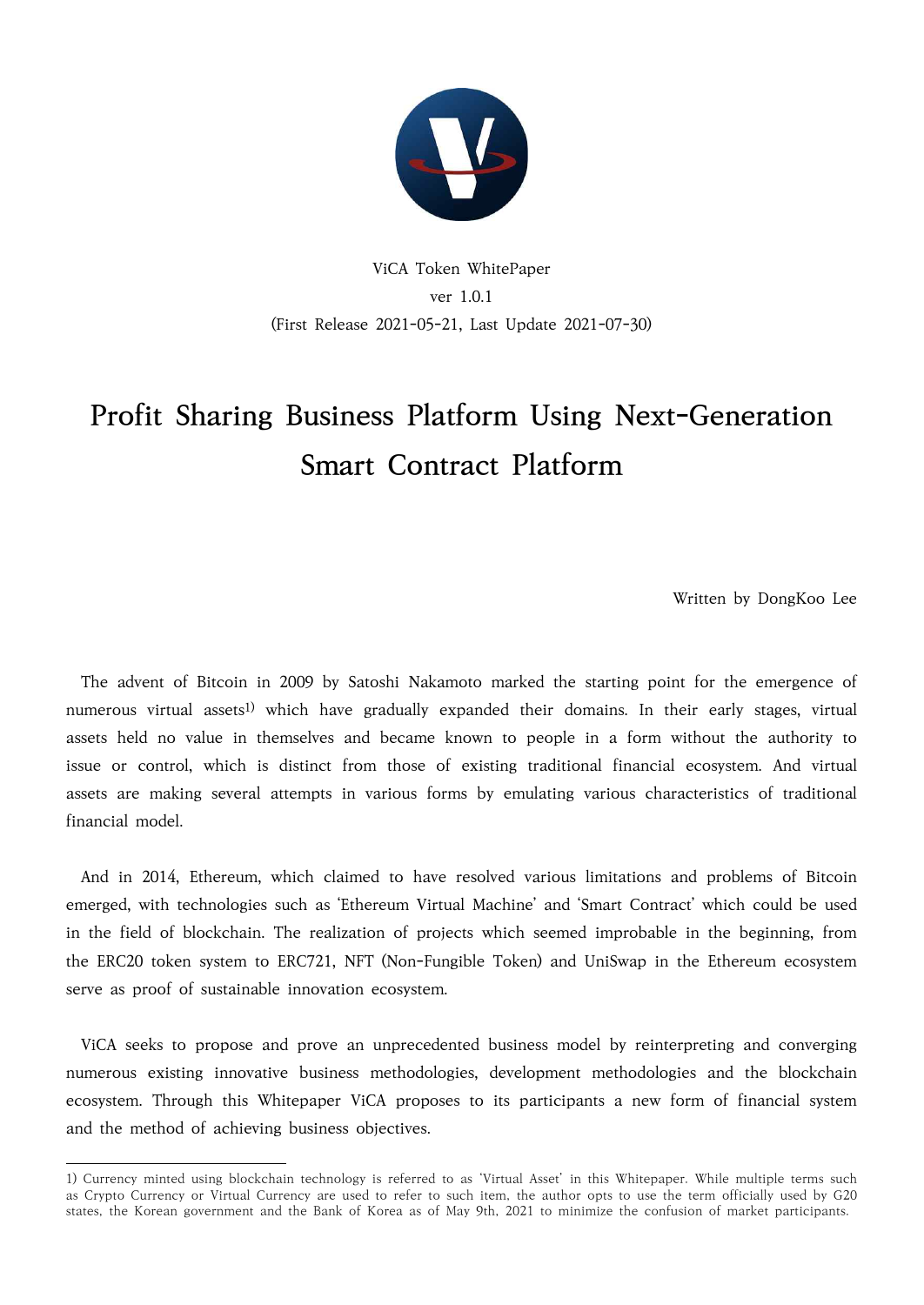## **Table of Contents**

- ⦁ Profit Sharing Business Platform Using Next-Generation Smart Contract Platform
- ⦁ Ethereum
	- » Smart Contract
	- » Application
- ⦁ ViCA
	- » ViCA's Philosophy
	- » Business Methodology
	- » Modular Business
	- » No Offering
- ⦁ Profit Sharing Method
	- » Profit Circulation and Buy-back
- ⦁ Operation Plan
	- » Operation Policy
- ⦁ Conclusion
- ⦁ Contract Address, Distribution Status and Additional Material
- ⦁ Disclaimer (Legal Notice)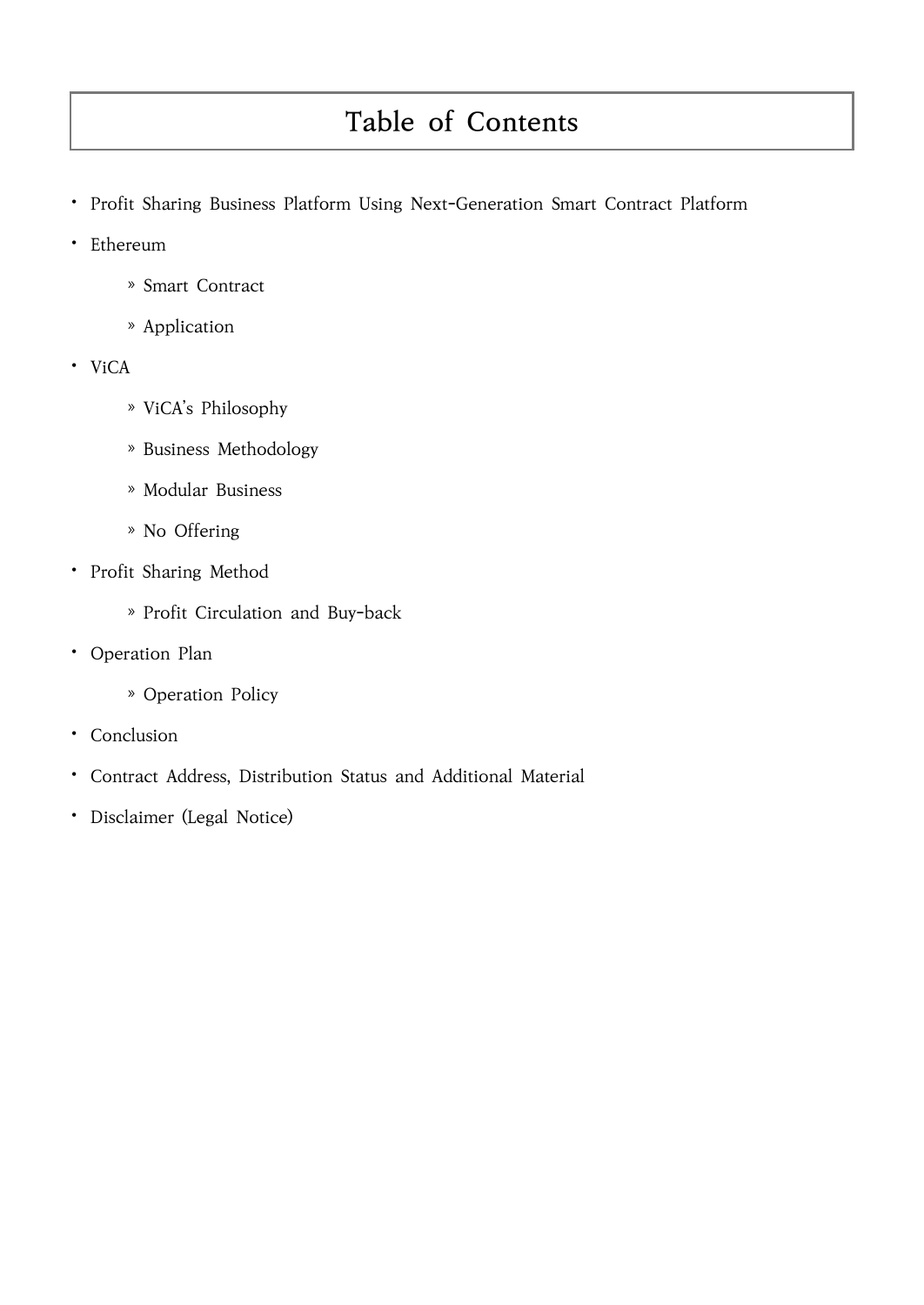### **Ethereum**

#### **Smart Contract**

 ViCA utilizes Ethereum's Turing-complete scripting language-powered Smart Contract. Ethereum suggests a method of making a unique cryptocurrency which anyone can issue using a Smart Contract. Smart Contract can be built on Ethereum blockchain in the form of programmable codes. Ethereum explains that the token system is a code-backed database where processed records are kept permanently.

The codes used to transfer a token on ViCA are as follows.

function \_transfer(address sender, address recipient, uint256 amount) internal virtual { require(sender != address(0), "ERC20: transfer from the zero address"); require(recipient != address(0), "ERC20: transfer to the zero address"); \_beforeTokenTransfer(sender, recipient, amount); uint256 senderBalance = \_balances[sender]; require(senderBalance >= amount, "ERC20: transfer amount exceeds balance"); \_balances[sender] = senderBalance - amount; \_balances[recipient] += amount; emit Transfer(sender, recipient, amount); }

 The codes basically verify the validity of the accounts of the senders and the recipients, check the balance, and control the volume of the tokens. One only has to pay a small volume of Gas which is a transaction fee for using Ethereum blockchain when sending ViCA to someone by running the codes. When the codes run normally, processed records are written on the blockchain, and the balance status gets updated for confirmation.

 Ethereum suggested derivatives as the simplest application that can be built with Smart Contract. Several teams already issued their own cryptocurrency with Ethereum-powered Smart Contracts, and many people already use Ethereum-powered token systems. Without a platform, circulating new currency or building infrastructure would be costly. Here, Ethereum's Smart Contract is an innovative tool that reduces the infrastructure-related requirements (Time and Cost) for issuing new currency. ViCA can take the strengths of Smart Contract as it runs in the form of a token powered by Ethereum ecosystem.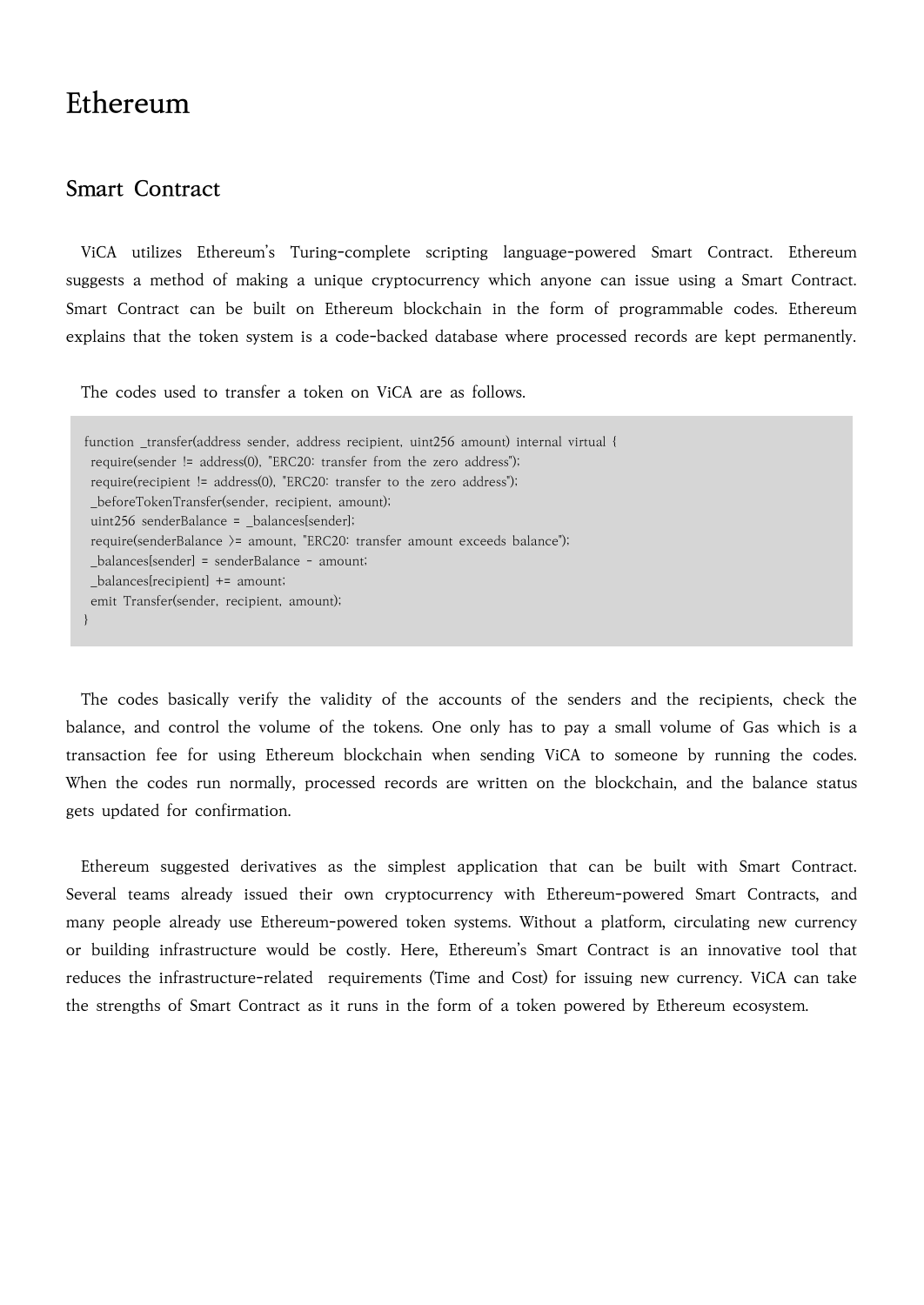### **Application**

#### [ ERC-20 Protocol ]

 Ethereum-powered applications show what is possible with Smart Contract. A standardized protocol named ERC-20 is used when issuing a token.

 ERC-20 is a standard protocol supervised by EIPs (Ethereum Improvement Proposals), and the protocol was determined as the standard token specification on Ethereum blockchain network. ERC-20 token can be traded with Ethereum, and can be transferred using Ethereum wallet. Such standardization provides several benefits, and one of the benefits is 'Interoperability.' Several tokens can be stored in a single Ethereum wallet, and the tokens can be exchanged with ease in the form of Token Swap in decentralized exchanges (DEX).

 ERC-20 is already a standard protocol, but the codes are constantly being updated. Huge number of participants discuss and improve the protocol by handling issues including but not limited to the vulnerability of the codes of the tokens issued in the past, floating point calculations, and hacking aiming at security vulnerability. Individual verification on the security vulnerability or safety by token issuers is highly inefficient as you can see in the case of Smart Contract where Ethereum platform was used to build a currency system.

 There are several ways to solve the inefficiency problems. However, ViCA solved the problems by choosing solutions from a company named OpenZeppelin<sup>2)</sup>. OpenZeppelin built a standardized tool for developers and independently runs security audits. The codes are then offered to the developers. OpenZeppelin offers solutions that shorten development period and reduce security audit costs. ViCA token was written3) with the most recent and settled ERC-20 codes (Contract Version 4.x and Solidity Version 0.8.0) offered by OpenZeppelin at the time of token issuance (May 1st, 2021)

<sup>2)</sup> OpenZeppelin (https://openzeppelin.com/about/)

<sup>3)</sup> ViCA Token Contract Code (https://etherscan.io/address/0x19d4beb2bc410b80084fcbd0ac024326f4d3a370#code)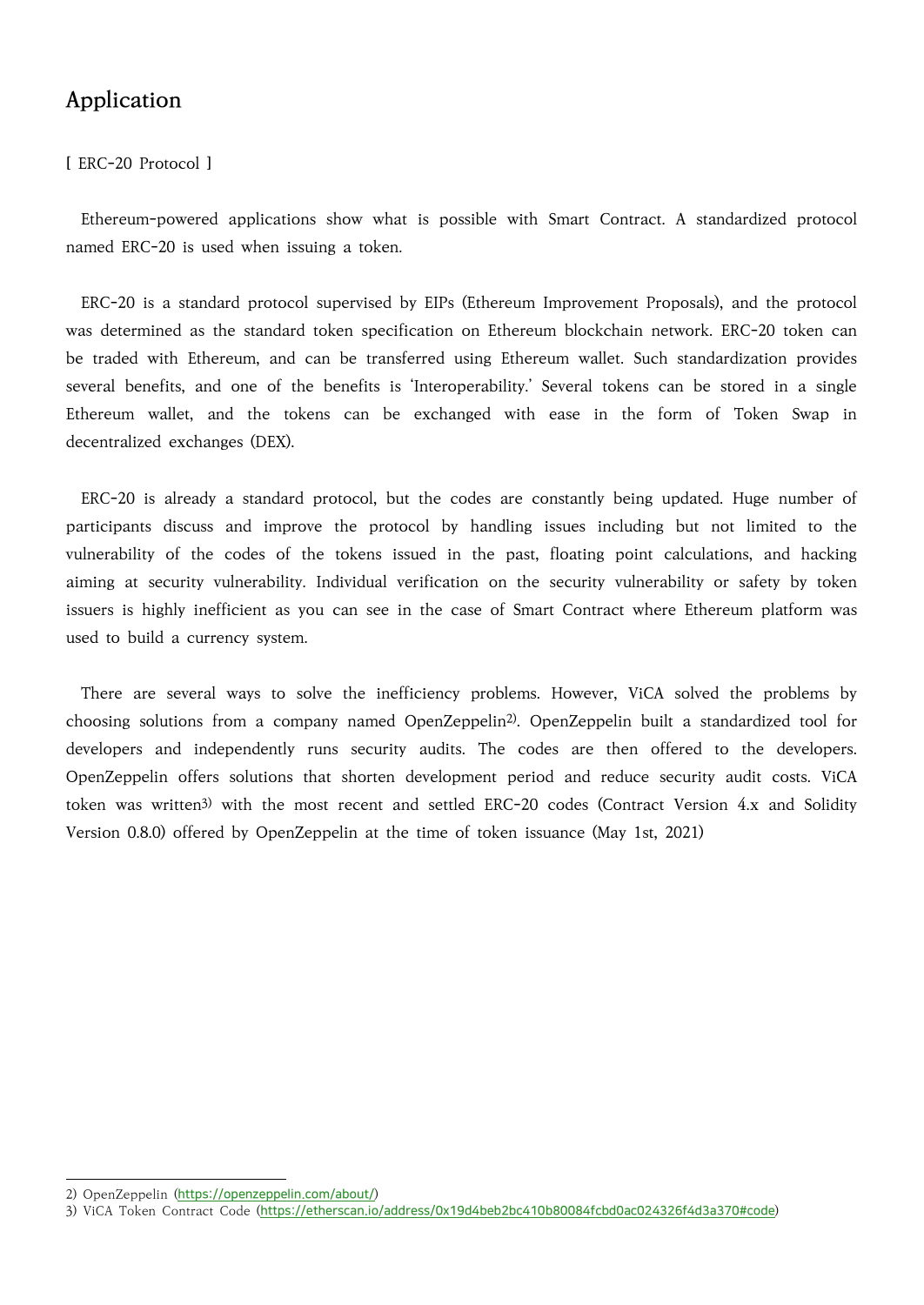#### [ Decentralized Exchange (DEX) ]

There are multiple characteristics of decentralized exchanges, which are shown in the following table.

|                               | Centralized Exchange                                                            | Decentralized Exchange                                                |
|-------------------------------|---------------------------------------------------------------------------------|-----------------------------------------------------------------------|
| Application<br><b>Process</b> | Complicated / Need to follow several steps for KYC/AML                          | Simple / KYC & AML unnecessary.                                       |
| Transaction<br>Fee            | Low transaction fee<br>(Excluding deposit & withdrawal)                         | Generally follows Ethereum's transaction fee                          |
| Risk                          | Hackers may attack the exchange and flee with the<br>withdrawn cryptocurrencies | Issuer may flee after dumping the tokens                              |
| Listing<br>Process            | Passing an unclear business verification process                                | No listing process,<br>transaction is available after placing deposit |
| Listing Fee                   | High (Listing Fee & Incidental Expenses)                                        | Low (Ethereum Contract Fee)                                           |

#### <Table 1>

 Centralized exchange and decentralized exchange each have its own strengths and weaknesses according to the purpose of using virtual assets. In the aspect of ecosystem expansion, ViCA shall make its users participate in the ecosystem with as many exchanges as possible and not choose between centralization and decentralization. However, ViCA shall strategically initiate its listing on a decentralized exchange and expand its infrastructure as listing on a centralized exchange during the token ecosystem building phase has many risks in the business perspective.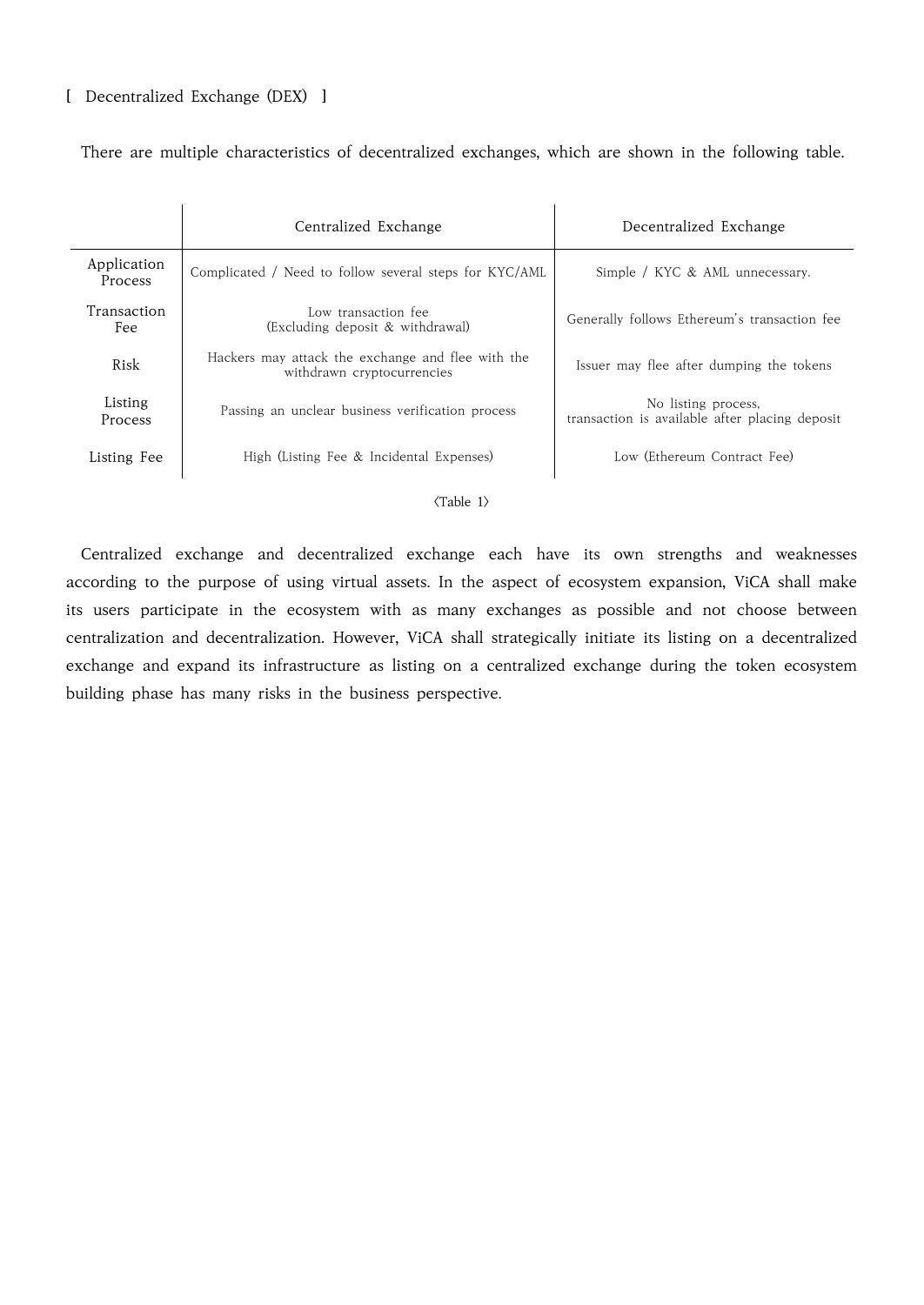### **Philosophy**

 ViCA interprets the value of virtual asset from the viewpoint of 'Noflation.' ViCA seeks to complete a model which brings profit to its participants by defining Noflation token using interpretive perspective and attaining its ideal.

 ViCA is an automated 'finite-state business model.' It is realized on the foundation of a virtual asset arbitrage trading model which creates profit, grows itself and expands profit based on closed software completed through thorough planning.

 ViCA has developed an extremely optimized ELEAN (Extreme Modular LEAN) business model based on the ideas of LEAN, a well-known business or development methodology, and pursues continued maintenance of this method.

 ViCA fully understands the social responsibility of businesses, and recognizes the obligation to contribute to the redistribution of not only profit but also knowledge to participants in the form of value reduction. ViCA's ultimate pursuit lies in Noflation of knowledge through which participants gain infinite profit.

 ViCA executes a dispersion and extinction strategy which resembles that of the mother nature. ViCA Foundation has adopted the Tik strategy which devotes energy to the dispersion for the expansion of ecosystem and the Tok strategy which continuously recovers distributed tokens.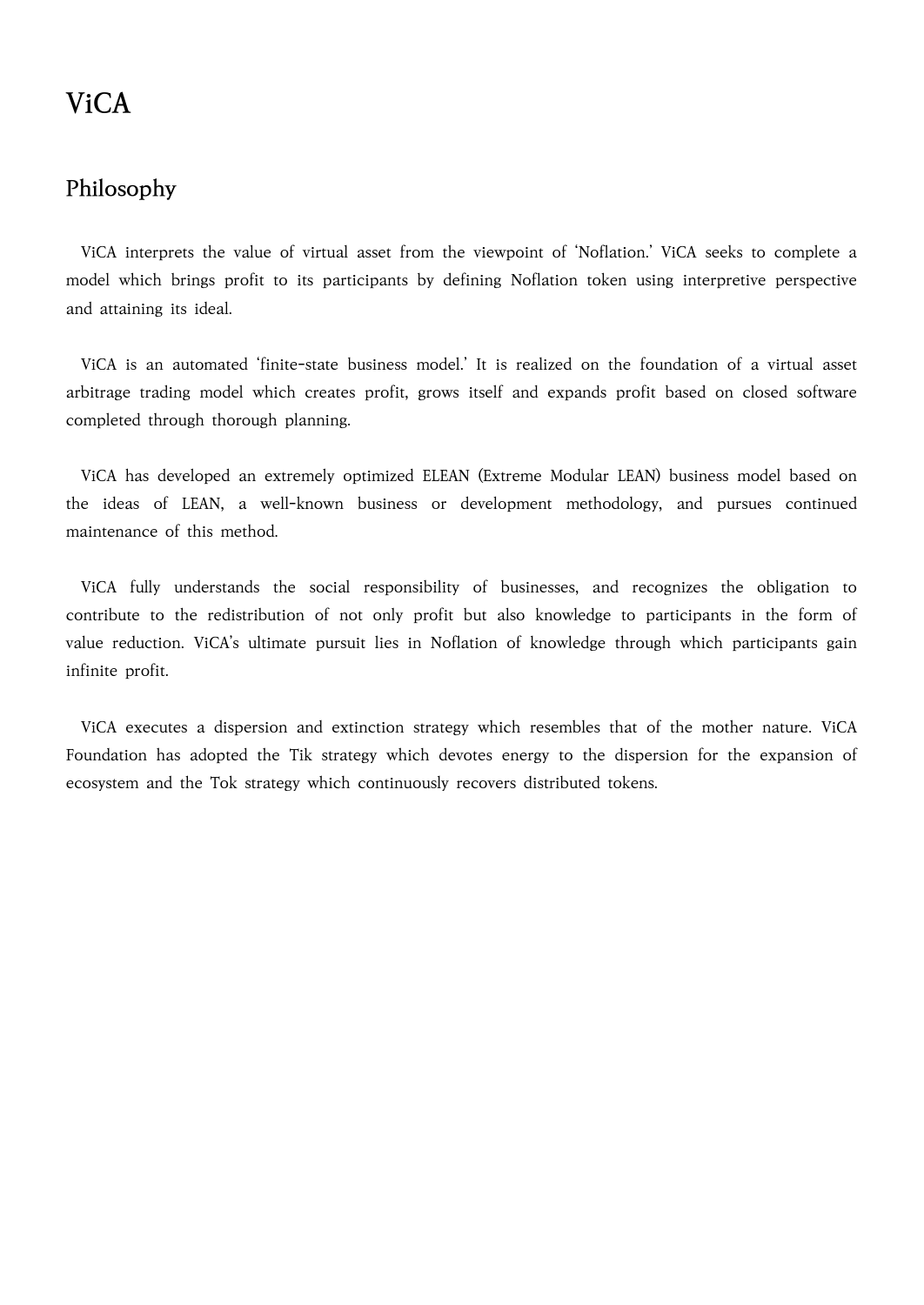#### **Noflation**

 In order to understand the concept of profit sharing model pursued by ViCA, the understanding of the concept of 'Noflation' which is not (and need not be) taught in the existing financial system should take place beforehand.

 'Noflation' is a terminology not well known. The existing currency system is run in a format in which the central bank issues currency to expand market size. The currency issued by the central bank is basically 'debt.' Valueless paper bills are issued in exchange for 'something' with value, which then serves as the 'warranty' which can be exchanged again for 'something', thereby acquiring the value equivalent to that 'something.' This is the fundamental attribute of the currency issued by the central bank.

 The total amount of currency to be supplied to the market increases due to various reasons, and this leads to more currency being distributed in the market and increased nominal value. Also, as the amount of distributed currency increases the actual value of the currency decreases, leading to inflation.

 Then, how would the occurrence of inflation affect the gains and losses of the government, the bank and the individual?

Let us first observe from the viewpoint of the government<sup>4)</sup>. The government gains income from 'tax revenue.' When the government expenditure surpasses the income, the shortfalls are covered with 'debt' as is the case for the individuals, which is referred to as 'budget deficit.' If a government falls in budget deficit, the government may issue 'promissory notes' (government bond) as a proof of pledge that the government is loaning money and sell them to many and unspecified persons, or issue currency and have the central bank purchase government bond. In the latter case, the government falls into 'debt' to the central bank, and the increase in the total amount of currency issued will lead to decreased value of currency distributed in the market, or in other words, inflation. Then, what is the difference between the debt of the government and that of the individual?

 First, let's look at the fluctuation in the value of bonds issued by the government. Calculation was based on: Gov't Bond Amount of KRW 100M, 10-year, annual interest rate of 1% and annual inflation rate of 2%.

<sup>4)</sup> How the Government Secures Finances, Sung-hoon Cha, Senior Researcher, KDI Economic Information and Education Center, Nov. 29, 2012 (https://eiec.kdi.re.kr/material/clickView.do?click\_yymm=201512&cidx=1868)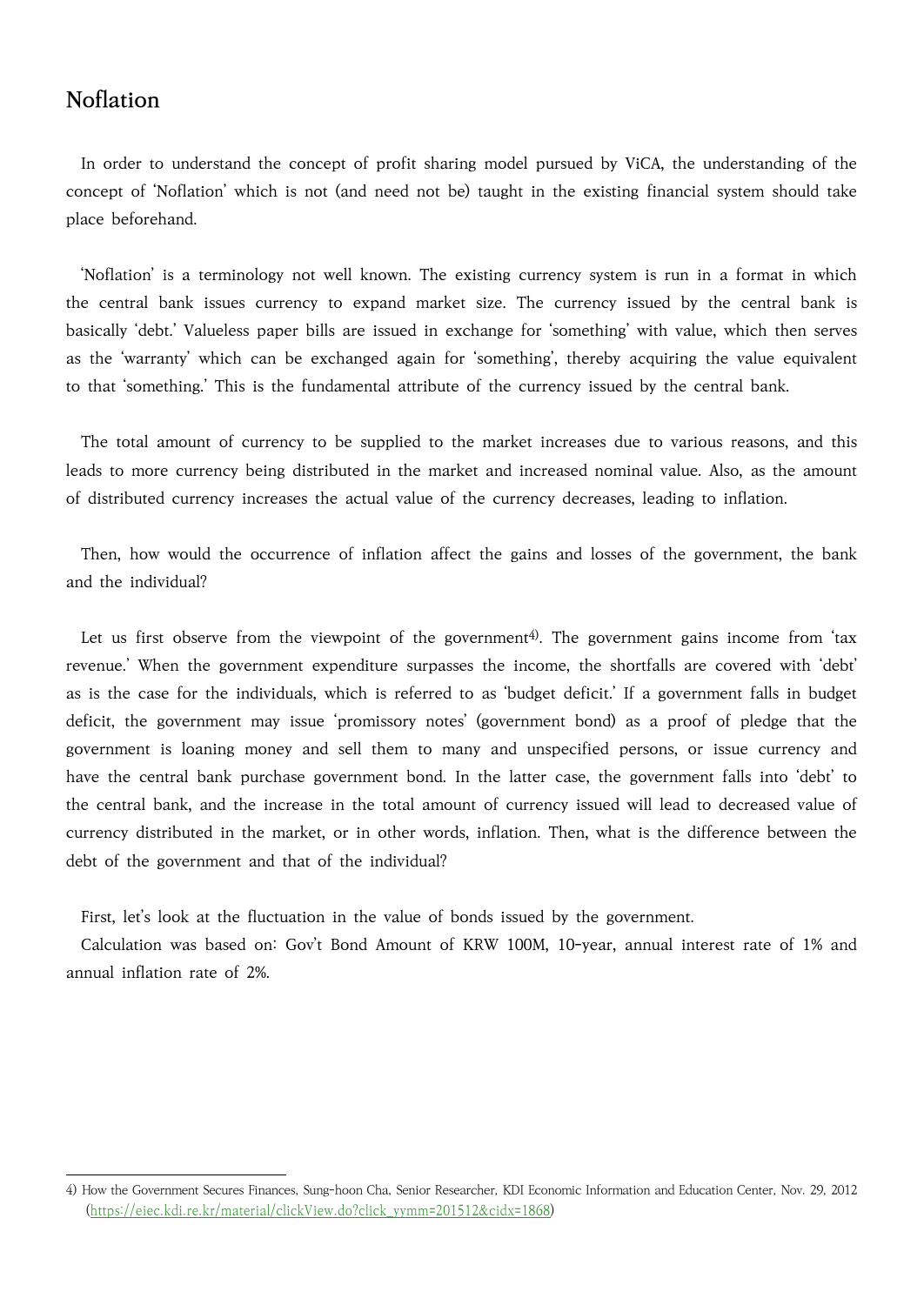|         | Nominal Value of<br>Government Bond | Paid Interest  | Actual Value of Gov't Bond<br>Compared to Initial Value<br>(Ex post inflation and interest) | Ratio of Current<br>Value to Initial Value |
|---------|-------------------------------------|----------------|---------------------------------------------------------------------------------------------|--------------------------------------------|
| Year 1  | ₩100,000,000                        | 1,000,000<br>₩ | ₩101,000,000                                                                                | 99.01%                                     |
| Year 2  | ₩100,000,000                        | 1,000,000<br>₩ | ₩102,020,000                                                                                | 98.02%                                     |
| Year 3  | $\text{W100,000,000}$               | 1,000,000<br>₩ | ₩103,060,400                                                                                | 97.03%                                     |
| Year 4  | ₩100,000,000                        | 1,000,000<br>₩ | ₩104,121,608                                                                                | 96.04%                                     |
| Year 5  | $\text{W100,000,000}$               | 1,000,000<br>₩ | ₩105,204,040                                                                                | 95.05%                                     |
| Year 6  | $\text{W100,000,000}$               | 1,000,000<br>₩ | ₩106,308,121                                                                                | 94.07%                                     |
| Year 7  | $\text{W100,000,000}$               | 1,000,000<br>₩ | ₩107,434,283                                                                                | 93.08%                                     |
| Year 8  | ₩100,000,000                        | 1,000,000<br>₩ | ₩108,582,969                                                                                | 92.10%                                     |
| Year 9  | $\text{W100,000,000}$               | 1,000,000<br>₩ | ₩109,754,628                                                                                | 91.11%                                     |
| Year 10 | ₩100,000,000                        | 1,000,000<br>₩ | ₩110,949,721                                                                                | 90.13%                                     |

<Table 2>

 While the government issues bonds worth KRW 100M for financing but will only have to repay 90.13% of the amount issued after 10 years. In essence, the government borrows money with tax revenue as guaranty. As inconsiderate issuance of government bond may create serious problems to the national economy, governments with mature capital market tend to refrain from doing so.

 Then, let us observe from the viewpoint of individuals who have deposited KRW 100M with annual interest rate of 0.2%.

|         | Nominal Value of<br>Deposit |   | Due Interest | Actual Value of Deposit<br>Compared to Initial Value<br>(Ex post inflation) | Ratio of Current Value<br>to Initial Value |
|---------|-----------------------------|---|--------------|-----------------------------------------------------------------------------|--------------------------------------------|
| Year 1  | ₩100,000,000                | ₩ | 200,000      | ₩102,000,000                                                                | 98.04%                                     |
| Year 2  | $\text{W100,200,000}$       | ₩ | 200,400      | ₩104,040,000                                                                | 96.31%                                     |
| Year 3  | $\text{W100,}400,400$       | ₩ | 200,801      | ₩106,120,800                                                                | 94.61%                                     |
| Year 4  | $\text{W100,}601,201$       | ₩ | 201,202      | ₩108,243,216                                                                | 92.94%                                     |
| Year 5  | ₩100,802,403                | ₩ | 201,605      | ₩110,408,080                                                                | 91.30%                                     |
| Year 6  | ₩101,004,008                | ₩ | 202,008      | ₩112,616,242                                                                | 89.69%                                     |
| Year 7  | ₩101,206,016                | ₩ | 202,412      | ₩114,868,567                                                                | 88.11%                                     |
| Year 8  | ₩101,408,428                | ₩ | 202,817      | ₩117,165,938                                                                | 86.55%                                     |
| Year 9  | ₩101,611,245                | ₩ | 203,222      | ₩119,509,257                                                                | 85.02%                                     |
| Year 10 | ₩101,814,467                | ₩ | 203,629      | ₩121,899,442                                                                | 83.52%                                     |
|         |                             |   |              | $\langle$ Table 3 $\rangle$                                                 |                                            |

 In the ordinary deposit account, the interest may be compounded, but the actual value of the money decreased by 16.48% due to inflation rate. While it seems the individual had profited from the interest of KRW 1.81M after 10 years, he/she had in fact suffered from great loss.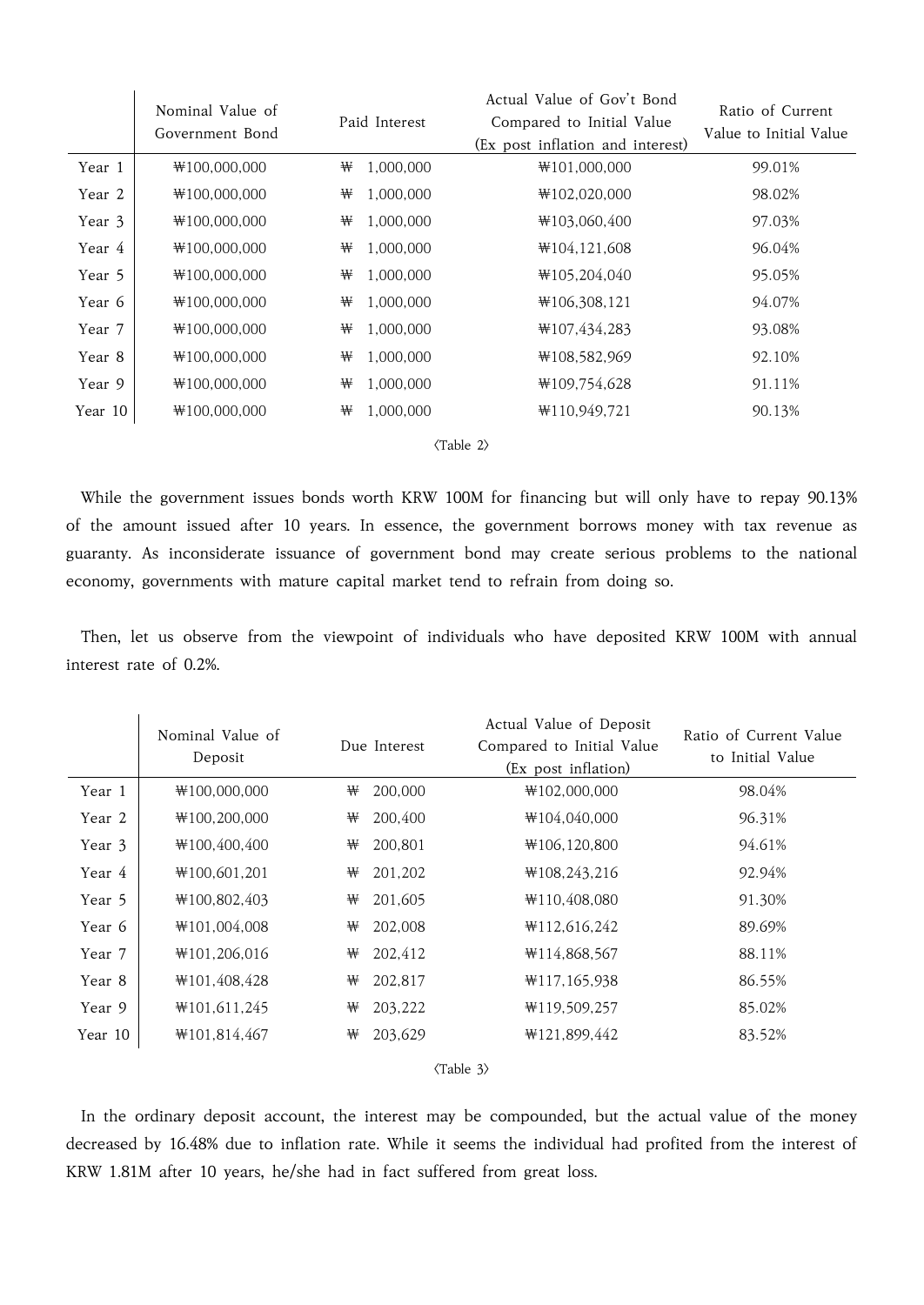In short, a system with continued occurrence of inflation is a structure in which the currency holders have to pay price for trust.

In consideration of this, ViCA chose to apply an experimentative idea.

"What if the currency stopped being issued and all economic activities would have to be conducted using only the currency issued until then?"

 No more currency issuance means no more inflation. <Table 4> below shows the numbers of <Table 2> without the effect of inflation.

|         | Nominal Value of<br>Government Bond |   | Paid Interest | Actual Value of Gov't Bond<br>Compared to Initial Value<br>(Ex post interest) | Ratio of Current<br>Value to Initial Value |
|---------|-------------------------------------|---|---------------|-------------------------------------------------------------------------------|--------------------------------------------|
| Year 1  | $\text{W100,000,000}$               | ₩ | 1,000,000     | ₩99,000,000                                                                   | 101.01%                                    |
| Year 2  | $\text{W100,000,000}$               | ₩ | 1,000,000     | ₩98,000,000                                                                   | 102.04%                                    |
| Year 3  | $\text{W100,000,000}$               | ₩ | 1,000,000     | ₩97,000,000                                                                   | 103.09%                                    |
| Year 4  | $\text{W100,000,000}$               | ₩ | 1,000,000     | ₩96,000,000                                                                   | 104.17%                                    |
| Year 5  | $\text{W100,000,000}$               | ₩ | 1,000,000     | ₩95,000,000                                                                   | 105.26%                                    |
| Year 6  | $\text{W100,000,000}$               | ₩ | 1,000,000     | ₩94,000,000                                                                   | 106.38%                                    |
| Year 7  | $\text{W100,000,000}$               | ₩ | 1,000,000     | ₩93,000,000                                                                   | 107.53%                                    |
| Year 8  | $\text{W100,000,000}$               | ₩ | 1,000,000     | ₩92,000,000                                                                   | 108.70%                                    |
| Year 9  | $\text{W100,000,000}$               | ₩ | 1,000,000     | ₩91,000,000                                                                   | 109.89%                                    |
| Year 10 | $\text{W100,000,000}$               | ₩ | 1,000,000     | ₩90,000,000                                                                   | 111.11%                                    |
|         |                                     |   |               | $\langle$ Table 4 $\rangle$                                                   |                                            |

 On the table above, the effect of inflation was eliminated and the value of government bond (value of payable debt) increased. That is, the burden of debt increased by 11.11% compared to Year 1, aggravating the government's burden of repayment.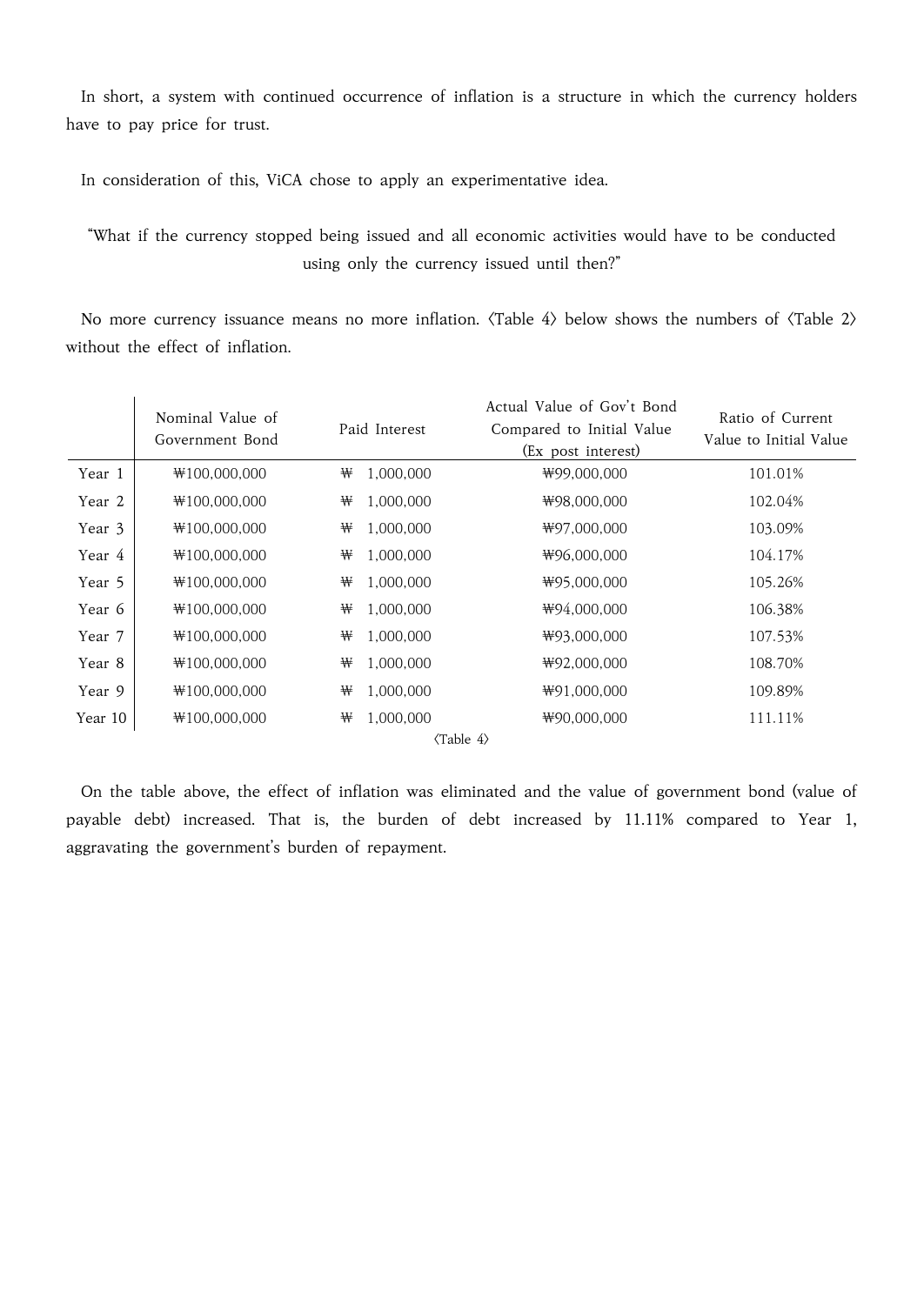<Table 5> below shows the changes in the asset of the individual.

|         | Nominal Value of<br>Deposit |   | Due Interest | Actual Value of Deposit<br>Compared to Initial Value | Ratio of Current Value<br>to Initial Value |
|---------|-----------------------------|---|--------------|------------------------------------------------------|--------------------------------------------|
| Year 1  | ₩100,000,000                | ₩ | 200,000      | ₩100,000,000                                         | 100.00%                                    |
| Year 2  | ₩100,200,000                | ₩ | 200,400      | ₩100,000,000                                         | 100.20%                                    |
| Year 3  | ₩100,400,400                | ₩ | 200,801      | ₩100,000,000                                         | 100.40%                                    |
| Year 4  | ₩100,601,201                | ₩ | 201,202      | ₩100,000,000                                         | 100.60%                                    |
| Year 5  | ₩100,802,403                | ₩ | 201,605      | ₩100,000,000                                         | 100.80%                                    |
| Year 6  | $\text{W101,004,008}$       | ₩ | 202,008      | $\text{W100,000,000}$                                | 101.00%                                    |
| Year 7  | ₩101,206,016                | ₩ | 202,412      | ₩100,000,000                                         | 101.21%                                    |
| Year 8  | ₩101,408,428                | ₩ | 202,817      | ₩100,000,000                                         | 101.41%                                    |
| Year 9  | ₩101,611,245                | ₩ | 203,222      | ₩100,000,000                                         | 101.61%                                    |
| Year 10 | ₩101,814,467                | ₩ | 203,629      | ₩100,000,000                                         | 101.81%                                    |
|         |                             |   |              | $\langle$ Table 5 $\rangle$                          |                                            |

 The individual, although small, benefited from increased asset value with interest income as there was zero inflation. Increased asset value which the majority of the people generally 'believe in' is the benefit suggested in <Table 5>.

 Here, let our ideas take a step further: consider a situation in which additional currency is no longer issued, but there's bigger need (dispersion of trust). It is natural for liquidity to move from a 'less' trusted market to a 'more' trusted market. If the need for currency increases while the total amount of currency distributed in the market does not change, transactions will take place with premium and prices of goods will become higher due to the principle of scarcity. While the market does not experience inflation, the 'relative value' will increase, or in other words, increase in 'value of trust.' A simple example: USD 1 could be exchanged with KRW 1,000, but with higher trust the amount of KRW exchangeable with USD 1 would become KRW 800; this is 'exchange rate.'

 Now, let's go back to the case of individual deposit. If USD 1 was KRW 1,000 at the time of deposit, the nominal value of the deposit in Year 1 in USD would be USD 100,000. If USD 1 is KRW 800 in Year 10, the nominal value of the deposit in Year 10 would be USD 127,268.

 Now, use the same principle to convert KRW to ViCA Token. ViCA's issue amount is fixed at 2 billion, and ViCA Foundation will not conduct 'Sale' or 'Offering' to finance current cost from future revenue so will bear no liability. The project also does not make promise to pay 'interest.' 1 ViCA will remain as 1 ViCA ten years later.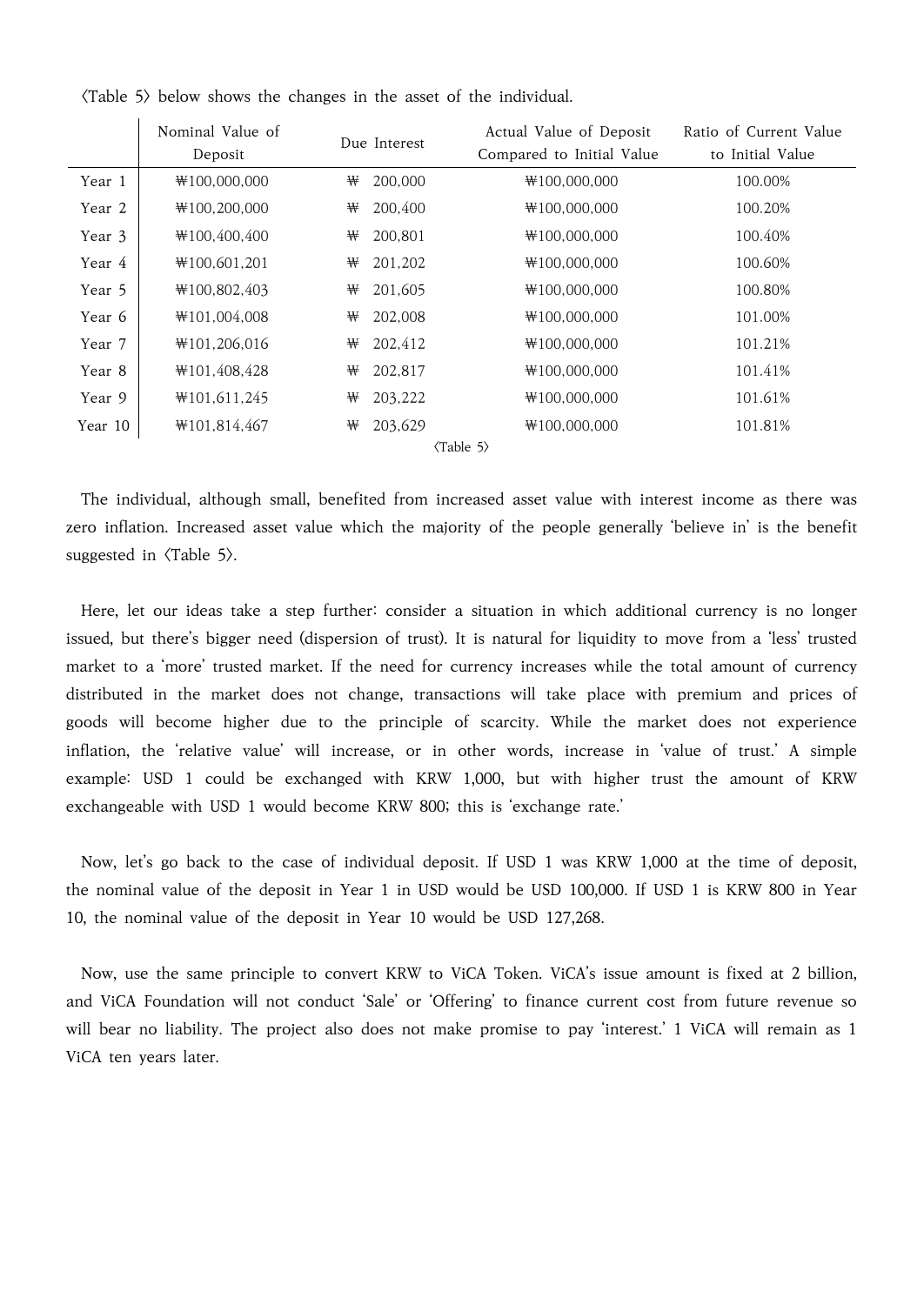This completes an extremely simple model, which can be summarized as follows.

- 1. ViCA is a Noflation token.
	- Token which holders can expect increase in value by just maintaining possession
	- Does not conduct sale (loan) and distributes accountable amount of profit to guarantee stable value
	- Does not guarantee 1:1 exchange like stable coin with any other asset, and the exchange rate is determined based on market value

2. ViCA immerses in two strategies for increased value.

- Conducts minimum marketing plan for dispersion of trust
- Continuously buys back ViCA Token for increase in actual value

 Bitcoin and Ethereum are already Noflation virtual assets. They can be seen as coins which have entered the domain of irreversibility in which the cost required for the trust to be lost becomes much higher than the amount of asset required to establish trust. While anyone can issue coins and tokens, projects which propose clear revenue structure and sustainable buy-back plan. If the token is sold at a set price through sale, the marketing costs and exchange fees would become the liabilities of the project, and given the nature of Noflation tokens more token holders will result in exponential increase in the burden of liabilities for the project. From the Noflation point of view, ViCA sees that this is the fundamental problem for hundreds of failed virtual asset projects.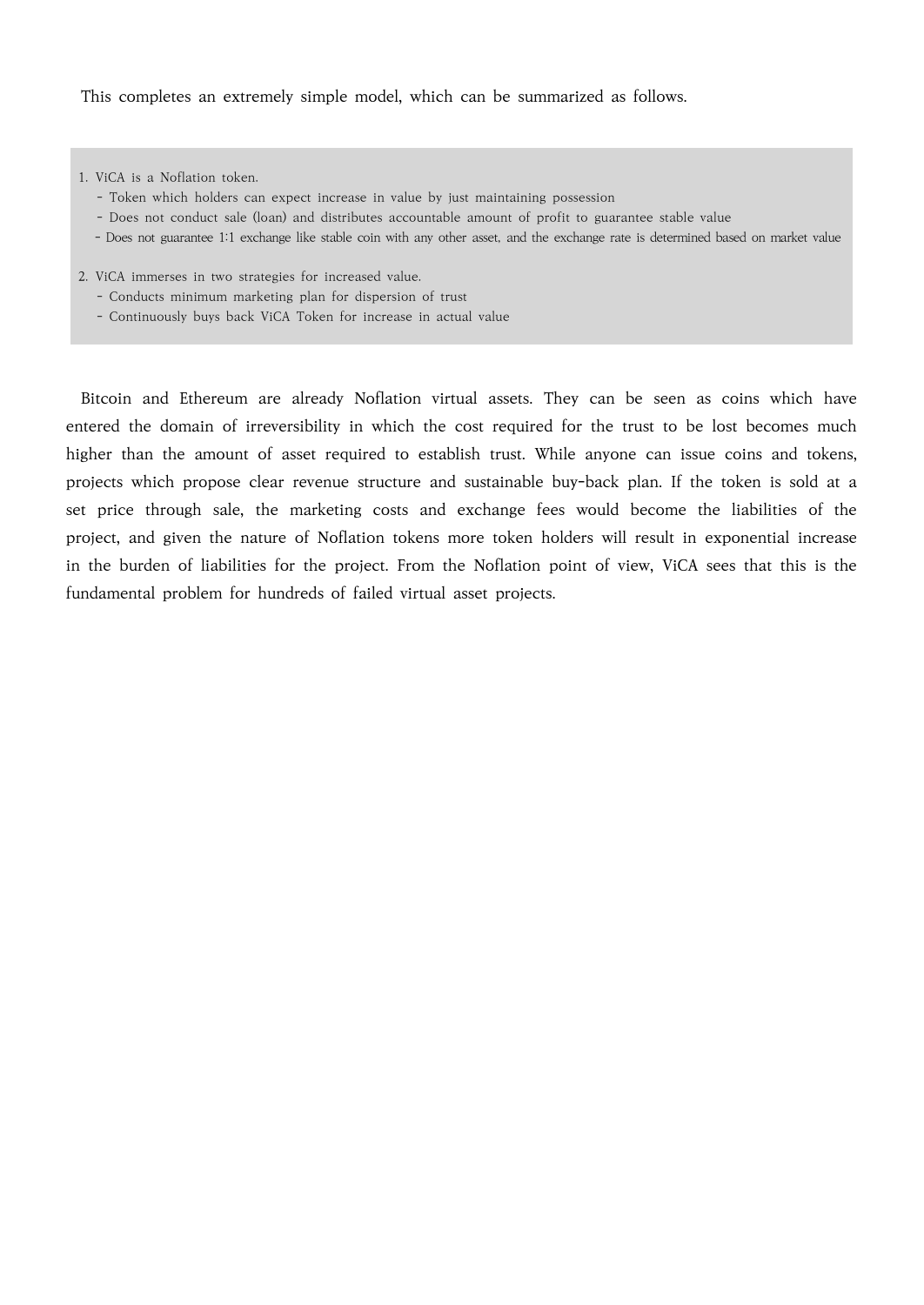#### **Business Methodology**

 ViCA has built a business model that resembles a mathematical model also called FSM (Finite-state Machine) or Finite Automata. Finite state machine means self-operating machine that completes its tasks without complex human controls. Hero of Alexandria (Ή $\rho \omega \nu$ , c. 10 AD ~ 70 AD)<sup>5)</sup>, a mathematician and an inventor in the ancient Greece, is known to develop self-operating machines including but not limited to an organ, fire extinguisher, and siphon. Such machines are known as the very first Automatas. The concept of Automata is an idea widely used in fields of hardware and software in the modern times.



 $\langle$  Ήρων  $\rangle$ 

 ViCA Token's asset ecosystem logically consists of three domains. The system was designed as an independent ecosystem that grows with the arbitrage trading profits using the price gaps among virtual assets.



<Balloon of ViCA, a representation of ViCA Token's profit sharing system>

 ViCA Token's profit sharing shall take place in an ecosystem called as the Balloon of ViCA. Initially invested underlying assets shall become the underlying assets of the Arbitrage System. The profits gained from arbitrage trading shall become the output value and be given at the next phase as the input value to the asset distribution system. Asset distribution shall be divided into two output values according to the ratio designated by ViCA foundation. The first output shall be entered as the underlying asset of the arbitrage trading system and be used for the purpose of increasing the working assets. The second output shall be used as the cost for guaranteeing the exchange value of ViCA (Buy-back). In other words, it shall become the resource for constantly growing the ecosystem also known as the Balloon of ViCA.

<sup>5)</sup> Hero of Alexandria(https://en.wikipedia.org/wiki/Hero\_of\_Alexandria)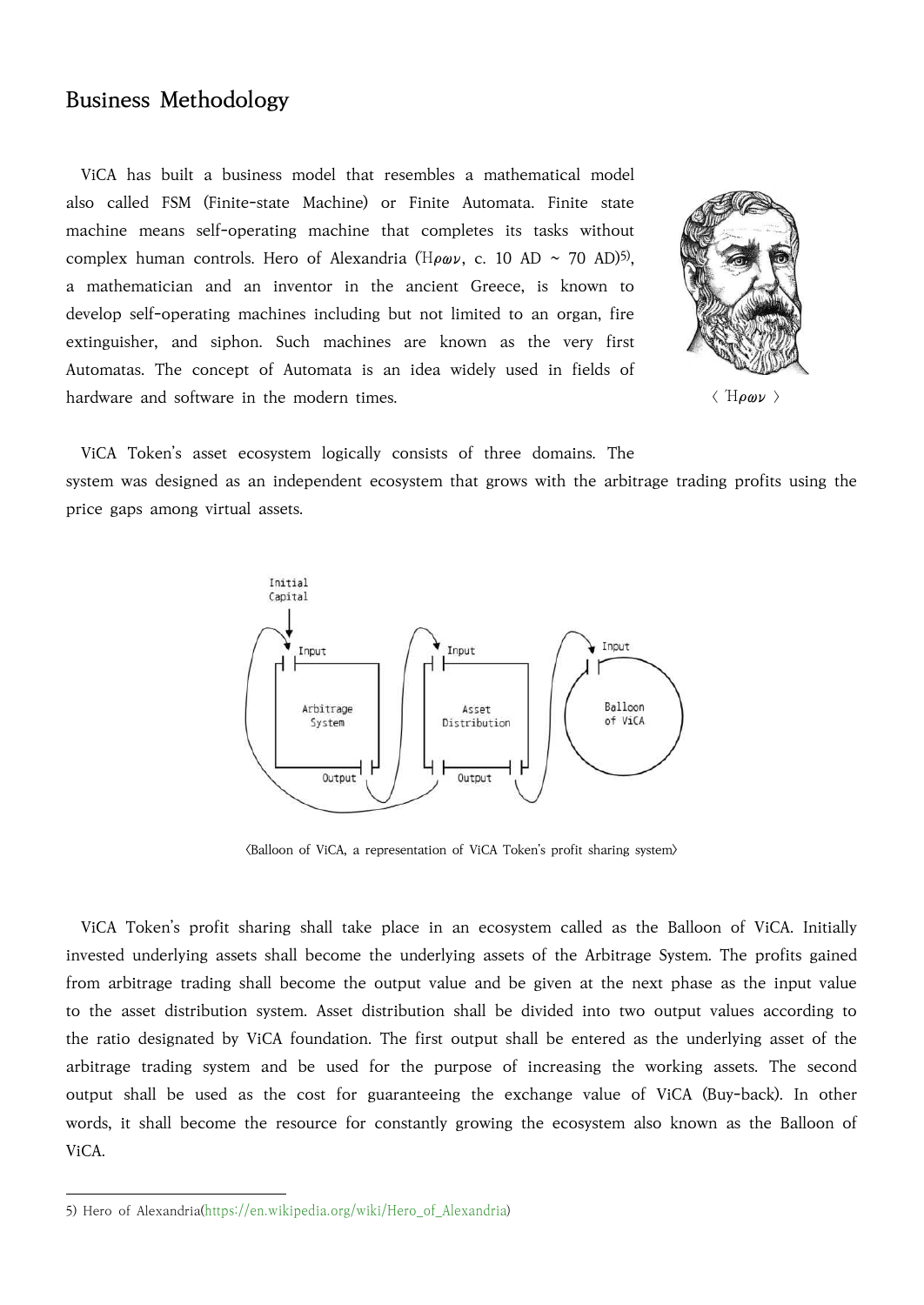Wind was there from the beginning of time but started offering electricity to mankind since wind power generators were built. In the case of ViCA, Arbitrage trading market in the virtual asset realm is like wind, and the arbitrage trading system is like a wind power generator. And the Balloon of ViCA functions as a limitless, infinite capital capacitor.

#### **Modular Business**

 ViCA required a more efficient system to complete building the business model in the shortest possible schedule. It was possible to complete building the system in a short span of time by focusing on the key features and completing the subsidiary components by having the leverage of using outside resources.

 Among the methodologies used in software development, there is a methodology named Lean methodology. Lean is a strategic software development methodology that eliminates the elements of wastes and inefficiencies while obeying 7 key principles.

 The table below shows the components of these principles. LEAN Philosophy aims to consider everything that does not provide value to clients as 'waste' and eliminate them.

| 1. Seven Principles of Development                                                                                                                                                                                                                                                                                                                                                                                                                                                                                  |
|---------------------------------------------------------------------------------------------------------------------------------------------------------------------------------------------------------------------------------------------------------------------------------------------------------------------------------------------------------------------------------------------------------------------------------------------------------------------------------------------------------------------|
| - Eliminating Waste: Eliminating unnecessary codes, unclear requests, slow communication which causes delays and<br>bureaucratic habits.                                                                                                                                                                                                                                                                                                                                                                            |
| - Intensifying Learning: Every project participant learns as the project progresses. Even the clients.                                                                                                                                                                                                                                                                                                                                                                                                              |
| - Delayed Decision : Put off decision making on core items to the maximum extent. Operate while considering                                                                                                                                                                                                                                                                                                                                                                                                         |
| different possibilities by sparing time to adapt to changes and make rapid modification                                                                                                                                                                                                                                                                                                                                                                                                                             |
| depending on the situation. This is to save time and cost required to make unavoidable                                                                                                                                                                                                                                                                                                                                                                                                                              |
| changes after final decision.                                                                                                                                                                                                                                                                                                                                                                                                                                                                                       |
| - Swift Announcement: Notify the requirements to the participant regardless of how small they may be. Eliminate                                                                                                                                                                                                                                                                                                                                                                                                     |
| uncertainty to the maximum extent by making decisions based on facts, thereby reducing                                                                                                                                                                                                                                                                                                                                                                                                                              |
| unnecessary development load and eliminating waste of resource.                                                                                                                                                                                                                                                                                                                                                                                                                                                     |
| - Building Team Capacity: Grant decision-making rights to team members so that they can respond autonomically to<br>issues they may face based on diverse viewpoints. Leaders should provide support and<br>assistance when the organization is experiencing difficulties, and rule out meeting-oriented<br>projects to prevent distraction of members and facilitate maximum motivation.<br>- Establishing Integrity: Develop perfectly operating automated build process based on simplicity, clarity and minimum |
| number of features. Conduct small, thorough tests to verify integrity and enhance<br>completeness of the product.                                                                                                                                                                                                                                                                                                                                                                                                   |
| - Overall Optimization: Results are made through the interaction of the entire system; continue maintaining disassembly<br>and standardization so an error at one stage does not develop in the following stages.                                                                                                                                                                                                                                                                                                   |
| 2. Eliminating Inefficiency                                                                                                                                                                                                                                                                                                                                                                                                                                                                                         |
| - Coding: Using ERC-20 platform to enjoy the merits of blockchain, save unnecessary development cost and focus on the essentials.                                                                                                                                                                                                                                                                                                                                                                                   |
|                                                                                                                                                                                                                                                                                                                                                                                                                                                                                                                     |

ViCA pursues an extremely optimized business methodology: "Think Big, Act Small, Fail Early, Learn Fast"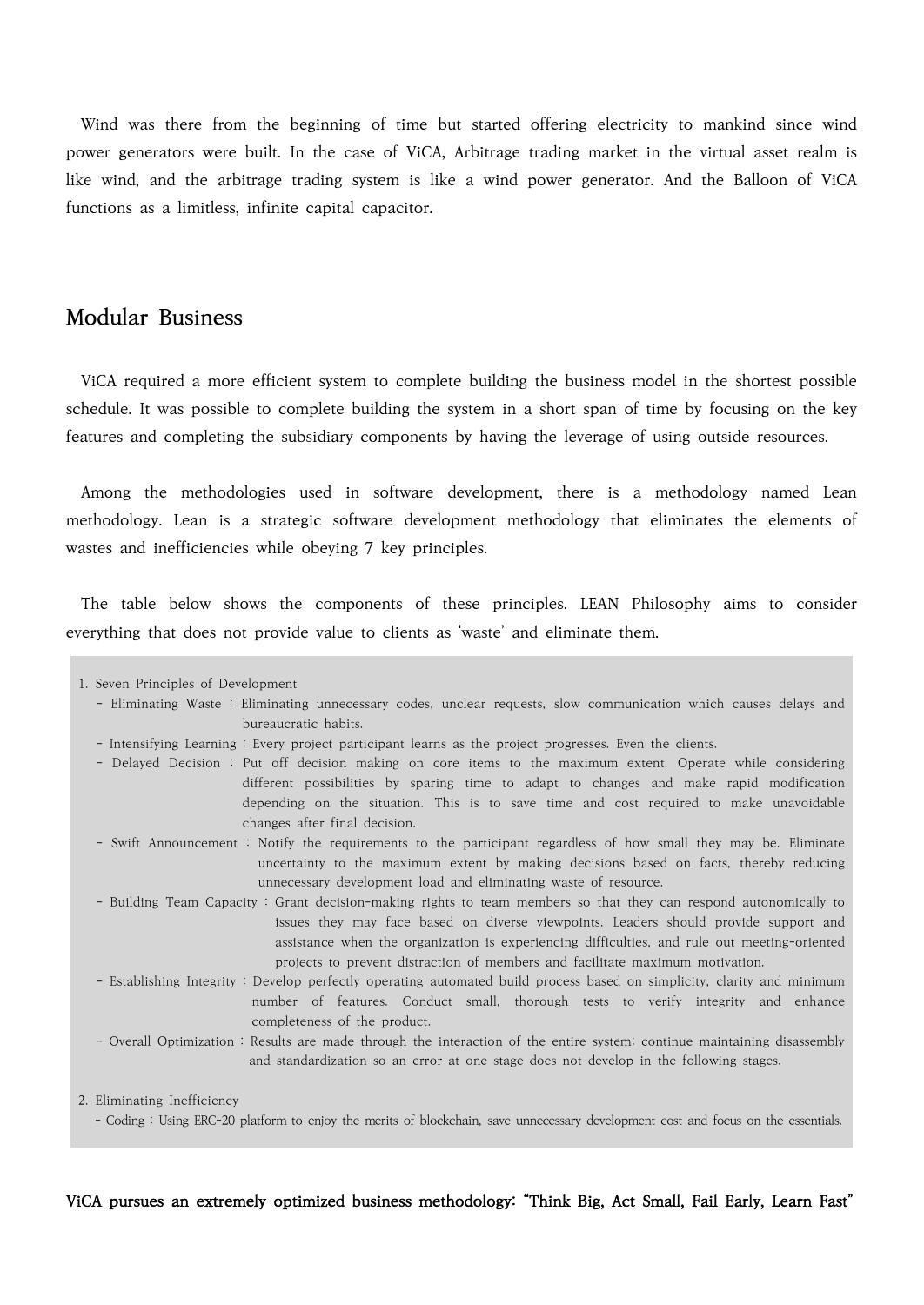#### **No Offering**

 Like Ethereum contracts or OpenZeppelin, ViCA Token has adopted decentralized exchange transactions in the initial stages to cover unnecessary cost in early-stage business. Also, ViCA was designed without lock-in which prevents token transfer. Projects with sales for financing often experience price slump due to early investors' large-scale sell to realize profit. This is why ViCA chose not to adopt the type of business which raises fund through sale and locks tokens.

 It is extremely difficult for a token to be appropriately appreciated and sustain in the market for a long time while ensuring reliability. To guarantee participant trust on price, ViCA chose not to conduct pre-sale. Also, the project does not conduct offering of any form (e.g., ICO6), IEO7), STO8)). In the market, the token price should be set equal with the price of trust guaranteed by the company. Proposing a solid revenue model to token holders and permanently maintaining its circulation is ViCA's only direction.

 To uphold ViCA's philosophy, ViCA Foundation covered all initial costs required for the development and operation of its service. This represents ViCA's certitude based on its faith in its future and confidence on its business model. Raising fund by exchanging actual cost with the faith for the future is a bag of sweets within reach for projects. However, excessive attraction of investment ultimately results in a situation similar to loaning money in Noflation. This easily leads to insolvency of exchange guarantee, and currency which lost trust soon loses its vitality. As cost dedicated to marketing for attracting investment is generated and distribution of revenue for stakeholders take place, the value of trust eventually decreases while the energy of asset to be repaid increases. In the end, virtual asset issued using such means fall in debt, and thus its price comes down to none. There is no USD-KRW exchange in the world that discounts 50% of exchange rate for exchanging billions of KRW.

<sup>6)</sup> ICO (Initial Coin Offering), attracting investment based only on Whitepaper. Investors invest in the project based on the value of future technology or business, and is rewarded with coins. Generally, initial participants are given the chance to purchase coins cheaper than the issue price, and have faith that they will enjoy profit from margin once the coin is listed on<br>exchanges. However, investors bear huge risk of losing almost the whole investment principal, a if the project fails. ICO is illegal in many countries.

<sup>7)</sup> IEO (Initial Exchange Offering), attracting investment after presenting Whitepaper and Minimum Visible Product (MVP). This method is conducted not only in the coin market but also general technology market. As companies conducting IEO carries out minimum verification that they actually possess the technology that they claim to have and that it can be realized, this financing method is considered safer than ICO. However, MVP does not guarantee the project's exchange listing or successful business. Also for IEOs, token distribution is made through affiliated exchanges, and in the process the exchange usually charges high commission. However, in exchange, the exchange hosting the IEO provides various features related to system development, security, wallet operation and other processes.

<sup>8)</sup> STO (Security Token Offering), a method of investment through which the investors are guaranteed ownership in the form of receiving dividends or right of management depending on the percentage of security tokens in possession.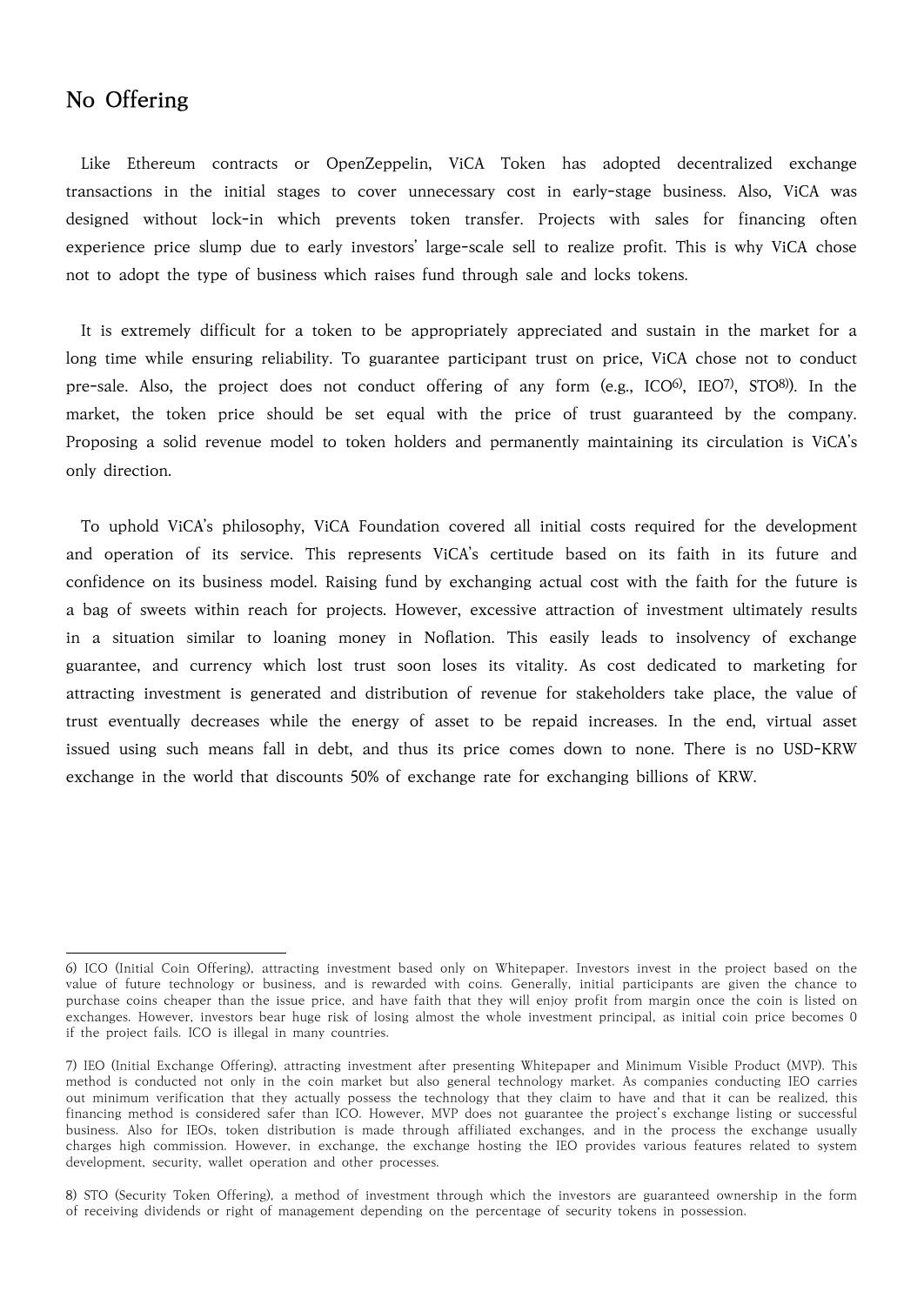## **Profit Sharing Method**

### **Profit Circulation and Buy-back**

ViCA conducts arbitrage trading using virtual asset received from ViCA holders.

|                             |                                                                   |                                            | $+37,970,363$                               |          | $$1 = 1,142,09$ KRW<br>upbit-binance ETH-ETH Premium | <b>MARKET DATA AN MS</b> |
|-----------------------------|-------------------------------------------------------------------|--------------------------------------------|---------------------------------------------|----------|------------------------------------------------------|--------------------------|
| upbit<br><b>KRW</b><br>ETH. | 629.671.000.00<br>262.60                                          | upbit<br>KRW<br><b>ETH</b>                 | 90, 637, 356<br>0.00                        |          | 0.40%                                                |                          |
| <b>USDT</b><br>binance      | 500, 397, 12<br>250.00                                            | <b>USDT</b>                                | $-47.218$                                   |          |                                                      |                          |
| ETH_                        |                                                                   | binance<br><b>ETH</b>                      | 1.75                                        |          |                                                      | 2021-07-30 00:44:28      |
|                             |                                                                   |                                            |                                             |          | <b>CURRENT STATUS MANU</b>                           |                          |
| ☆                           | 1,430건                                                            | 297건<br>R                                  | 37건                                         |          |                                                      |                          |
|                             |                                                                   |                                            |                                             |          |                                                      |                          |
| 알료된 거래                      | 3.654.3928 ETH<br><b>PENDING 804.3379 ETH</b><br><b>U215 2121</b> | <b>SLIPPAGE</b><br>슬리피지 거래                 | 9.8562 ETH                                  |          | 거래 기록 체크                                             |                          |
| COMPLETE<br><b>UPBIT</b>    | BINANCE                                                           | <b>ORDER HISTORY ZEZIS</b>                 |                                             |          |                                                      |                          |
| ETH-KRW                     | ETH-USDT                                                          | 주문시각                                       | 거래소<br>마켓                                   | 거래 포지션   | 주문 시점 가격<br>거래 수량                                    | 주문 처리 상태                 |
| Price<br>Amount             | Price<br>Amount                                                   | 2021-07-23 13:11:38                        | <b>UPBIT</b><br>ETH-KRW                     | 매수       | 2,418,000.00<br>0,0532                               | 체결 완료                    |
| 2.666.000.00<br>22.54       | 2.316.99<br>11.88                                                 | 2021-07-23 13:11:35                        | BINANCE<br>ETH-USDT                         | 매도       | 0,0532<br>2,062,74                                   | 체결 완료                    |
| 2,665,008,00<br>11.64       | 2,316,95<br>0.22                                                  | 2021-07-23 12:57:12                        | UPBIT<br>ETH-KRW                            | 매수       | 2,412,000,00<br>0,0097                               | 체결 완료                    |
| 2.664.888.88<br>6.54        | 2.316.86<br>$\theta$ 20                                           | 2021-07-23 12:57:09                        | BINANCE<br>ETH-USDT                         | 매도       | 2.059.51<br>0,0097                                   | 체결 완료                    |
|                             |                                                                   | 2021-07-23 12:56:54                        | BINANCE<br>ETH-USDT                         | 매도       | 2.058.53<br>0,0065                                   | 체결 완료                    |
| 2.663.000.00<br>9.10        | 2,316.82<br>0.01                                                  | 2021-07-23 12:56:51                        | <b>UPBIT</b><br>ETH-KRW                     | 매수       | 2,412,000,00<br>0,0065                               | 체결 완료                    |
| 2.662.000.00<br>5.35        | 2,316.80<br>2.16                                                  | 2021-07-23 12:35:30                        | BINANCE<br>ETH-USDT                         | 매도       | 2.060.47<br>1,3918                                   | 체결 완료                    |
| 2,659,000,00<br>11.00       | 2,316,79<br>21.73                                                 | 2021-07-23 12:35:27                        | <b>UPBIT</b><br>ETH-KRW                     | 매수       | 2,415,000,00<br>1,3918                               | 체결 완료                    |
|                             |                                                                   | 2021-07-23 12:35:15                        | BINANCE<br>ETH-USDT                         | 매도       | 2,061,12<br>0,4623                                   | 체결 완료                    |
| 2.658.000.00<br>38,37       | 2,316,78<br>1.85                                                  | 2021-07-23 12:35:12                        | UPBIT<br>ETH-KRW<br><b>UPBIT</b><br>ETH-KRW | 매수<br>매수 | 2,415,000,00<br>0,4623                               | 체결 완료                    |
| 2,657,000.00<br>187.87      | 2.316.76<br>0.01                                                  | 2021-07-23 12:15:18<br>2021-07-23 12:15:15 | BINANCE<br>ETH-USDT                         | 매도       | 2,417,000,00<br>11,5751<br>2,063,10<br>11,5751       | 체결 완료<br>체결 완료           |

 The image shows YouTube real-time stream of arbitrage trading status. The data shows operation details for about one month. The initial capital resulted in the total revenue of KRW 37.97M, which is approx. 1.52% in terms of RoR. While it cannot be guaranteed that this level of RoR would always persist, it can be seen that if operated with similar level of RoR for 46 months the principal would double.

 Arbitrage trading is conducted using the gap between the premiums of Upbit and Binance, renowned exchanges in and out of Korea.

 ViCA's revenue model is simple. Part of revenue generated from arbitrage trading will be used to buy back ViCA from the market, and the rest will be incorporated to ViCA's basic trading seed to generate compound interest.

 ViCA Foundation operates a model in which its basic seed money will perpetually increase and will be used to recover tokens from the market. As time goes, the basic seed will greatly increase and ViCA participants will enjoy token price margin increased due to principle of scarcity. As long as the virtual asset market continues to realize revenue from arbitrage trading, the 'Balloon of ViCA' model will persist eternally.

 The address of the trading status stream will be made open through our communication channel (Currently in private operation as of Aug. 2021).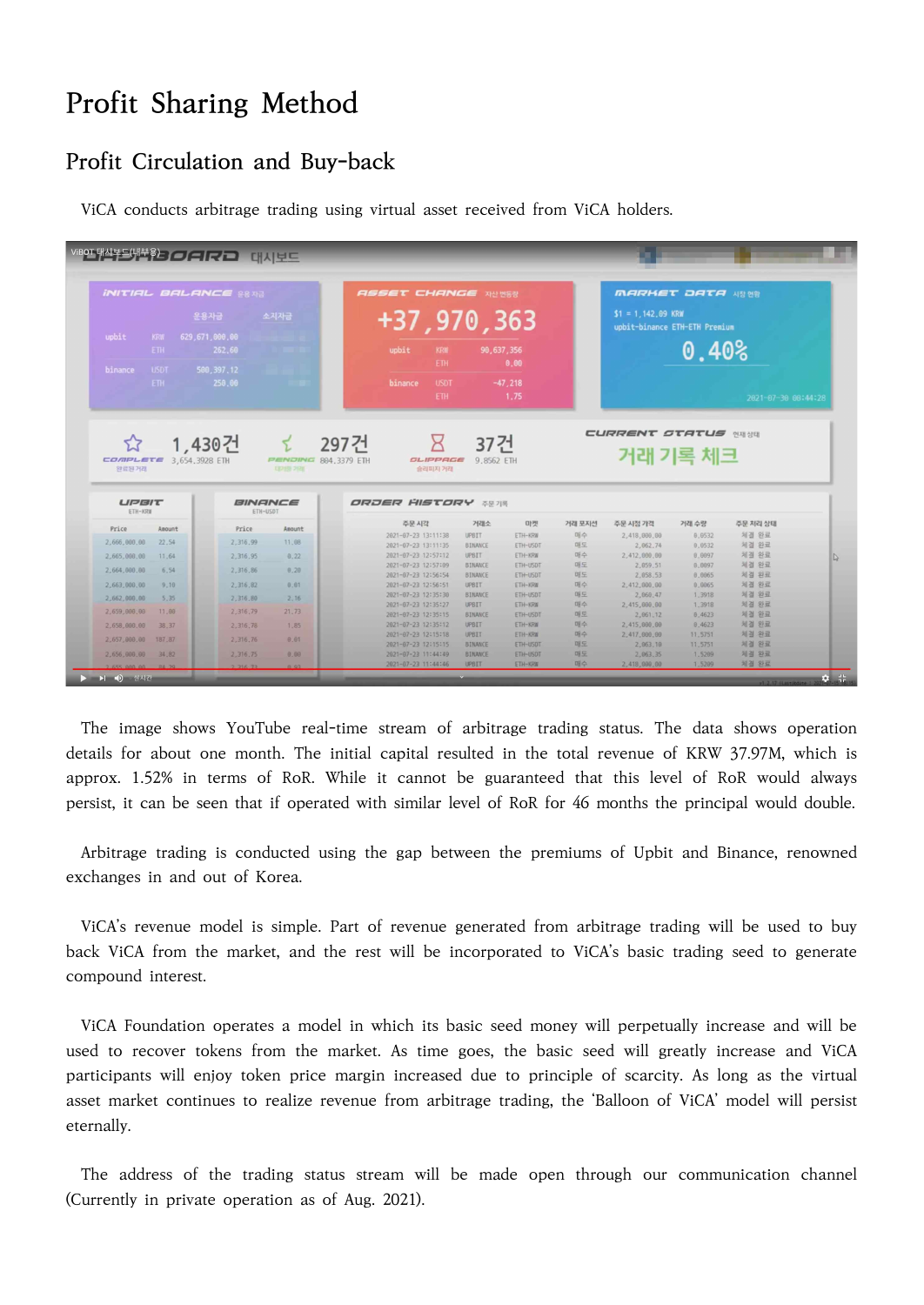## **Operation Plan**

### **Operation Policy**

 ViCA Foundation does not operate by diluting market price through over-supplying the token in the market. Limited token amount, market trust and increase in the number of participants will lead to increase in the value of limited number of tokens and higher value of expected earnings.

Therefore, ViCA's operation plan upholds the following principles.

- 1. Underlying asset used for arbitrage trading will perpetually be used for trading purpose only.
- 2. Foundation's tokens will only be sold when required to minimize market influence for preserving token value and benefit of participants.
- 3. All revenue generated from arbitrage trading system will unconditionally be used to buy back distributed tokens.

 In a system which the Foundation's asset increases as time goes, the Foundation will not need to take excessive measures which may disturb the token ecosystem. Underlying virtual asset consigned by initial participants will serve as the basic price of ViCA, and as ViCA Foundation's asset increases their revenue should also be guaranteed.

 Limited amount and consignment of asset custody has restricted the Foundation from disposing the asset without consent, thereby establishing the foundation for reliable system. Also, transfer and distribution of Foundation's asset is conducted through Metamask, allowing anyone to view proof of promise through tamper-proof blockchain record which is the strongest point of ERC-20 tokens.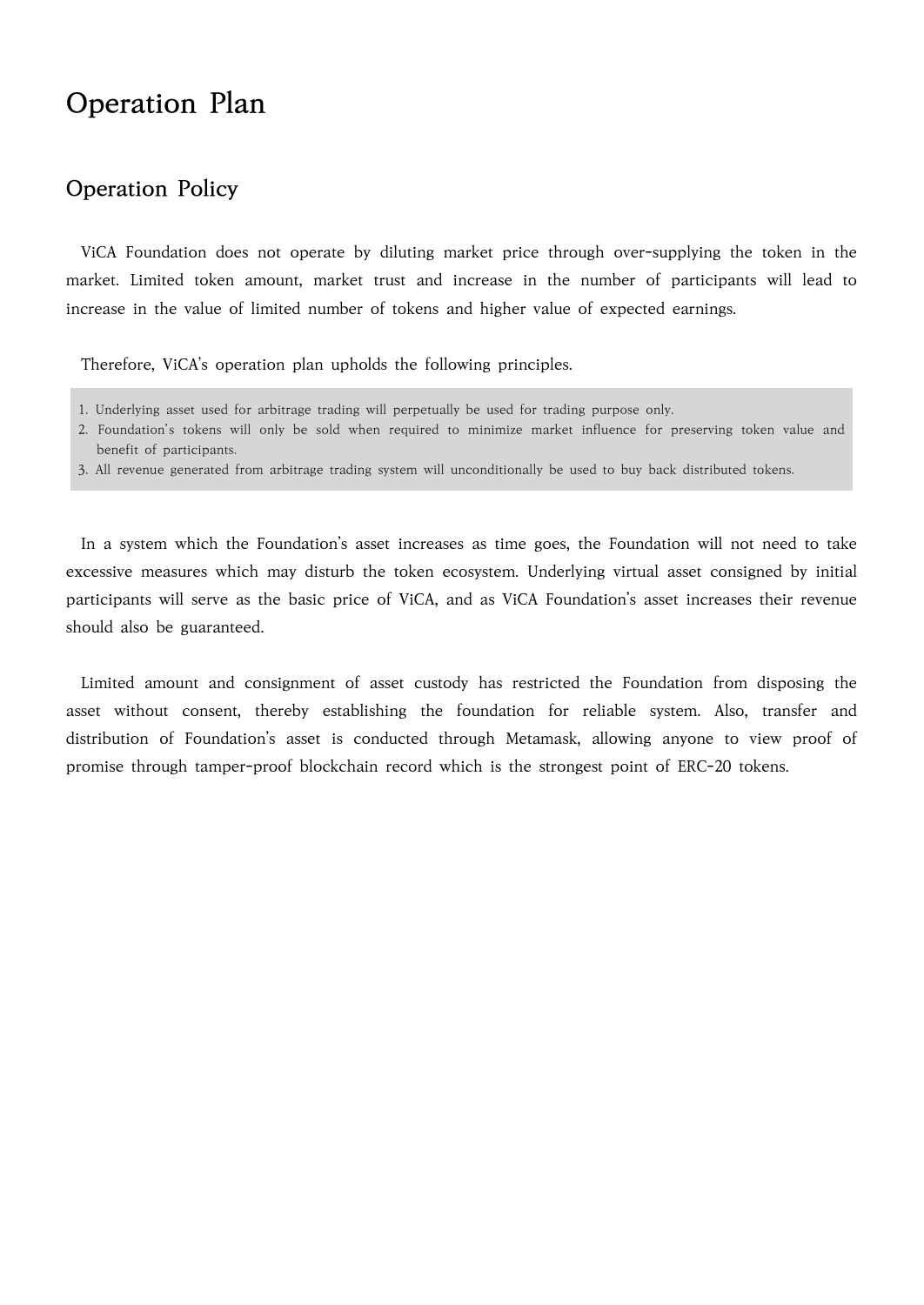## **Conclusion**

ViCA's revenue model is founded on a sustainable and semi-permanent system based on arbitrage trading.

Only a limited number of issued tokens will be distributed in the market.

Part of the revenue from arbitrage trading will be used as seed for compound interest, and the rest will be used to recover distributed tokens.

Arbitrage trading status will be made open by streaming on YouTube.

For proof on transaction records, actual exchange transaction records will be notified through communication channels.

The Foundation will use a symbiotic strategy which generates revenue from increase in foundation operating funds and recovered token value.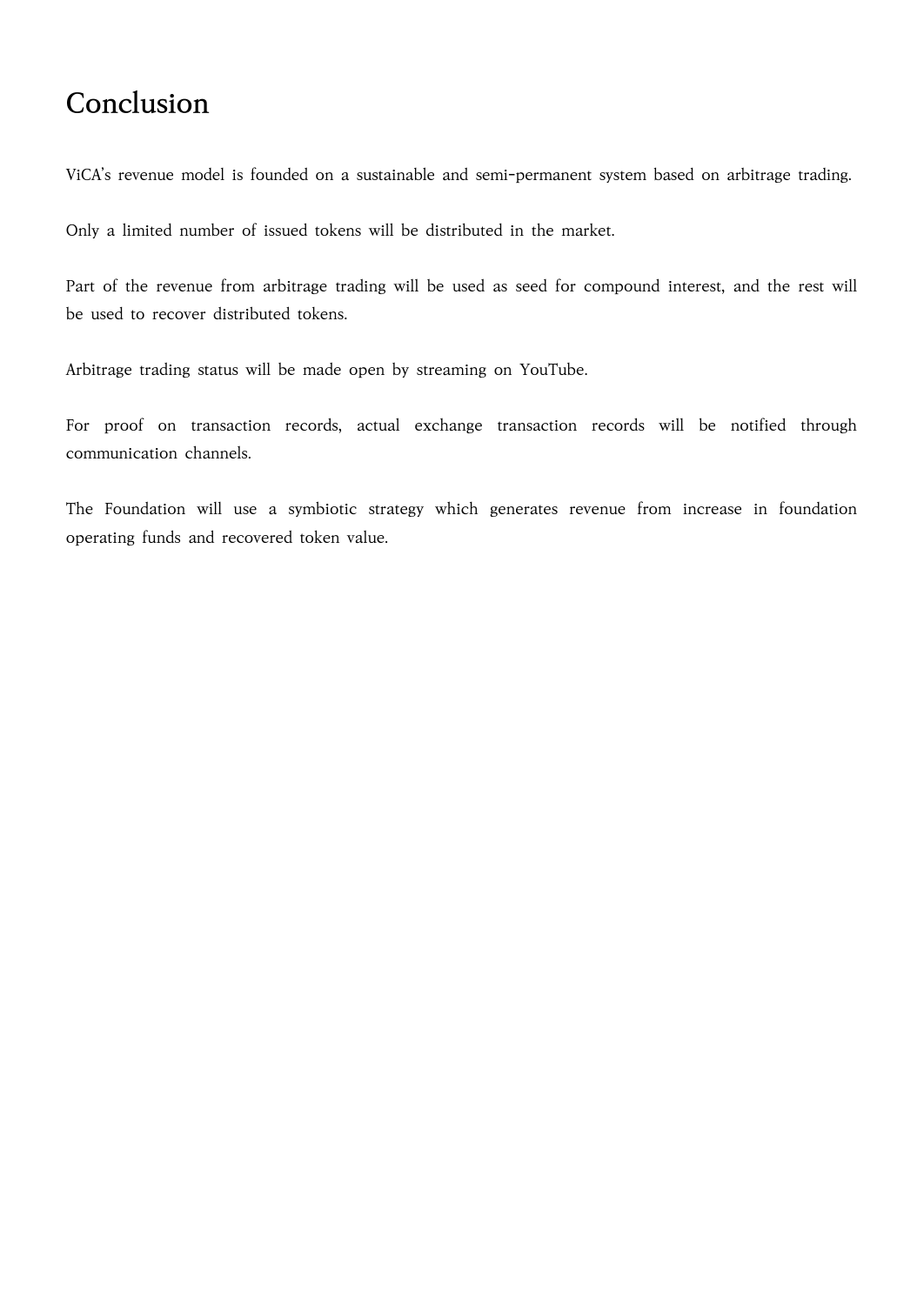## **Contract Address and Distribution Status**

**ViCA Token Contract Address**



https://etherscan.io/token/0x19d4beb2bc410b80084fcbd0ac024326f4d3a370

**Token Consignee Address**



https://etherscan.io/token/0x19d4beb2bc410b80084fcbd0ac024326f4d3a370?a=0xb64d5abb7003f7184535fa43 0496e803eba11a5b

### **Distribution Status and Distribution Plan**

 As ViCA Token transfers are made through ERC-20 blockchain-based transactions, all information regarding transfers can be checked any time. Access ViCA Token Contract Address at Etherscan.io to see every detail of distribution status.